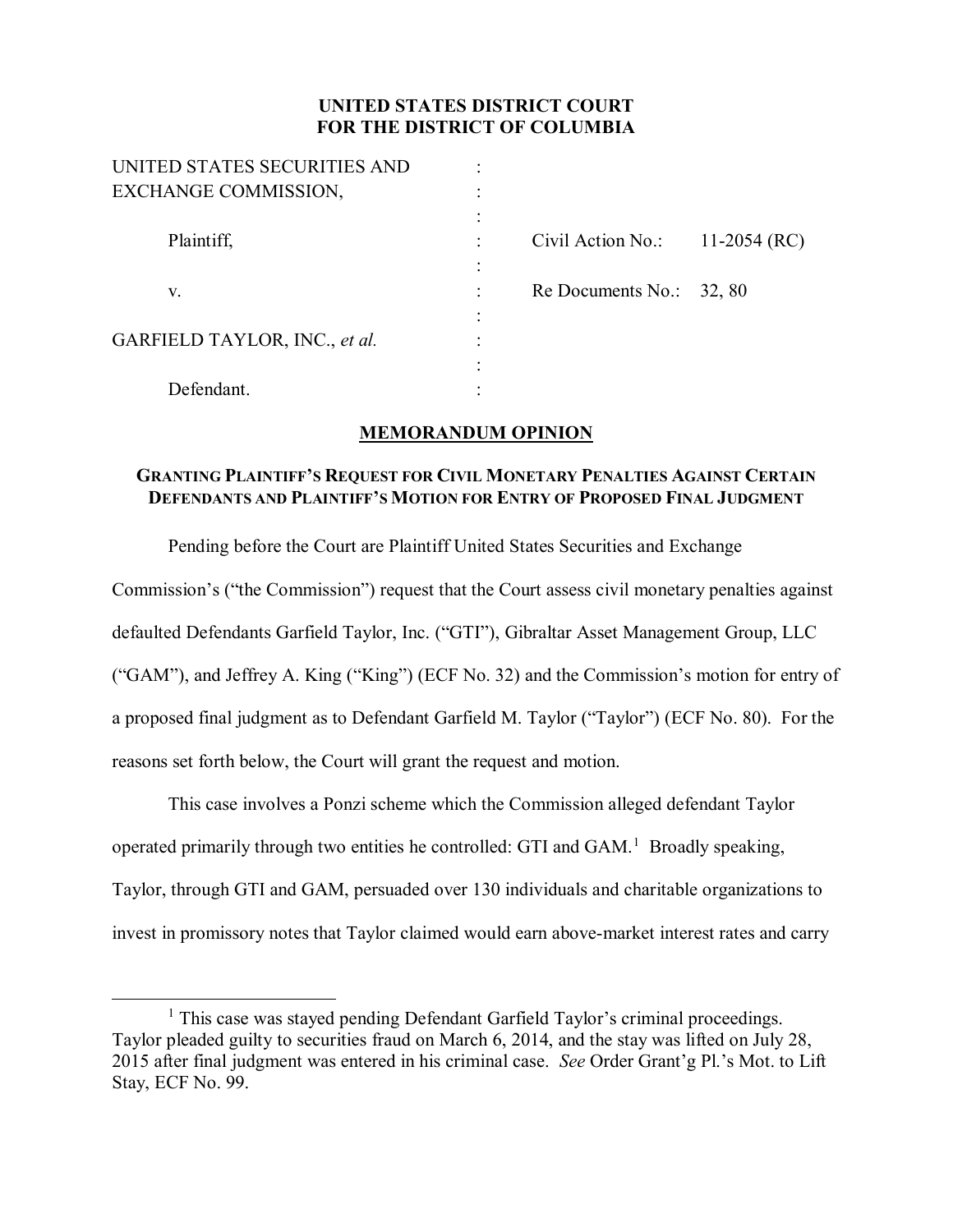little or no risk. The Commission further alleged that King assisted Taylor in the fraud and that another entity, Relief Defendant The King Group, LLC ("TKG"), unlawfully received proceeds from the scheme. The Court previously granted orally the unopposed default judgments against GTI, GAM, TKG, and King. *See* Minute Entry of Sept. 17, 2012. The Commission's proposed default judgments did not specify a particular amount to be assessed as a civil penalty as to each defendant, however, and at the September 17, 2012 Post-Discovery Status Conference the Court took the matter under advisement. The Commission requested that the Court impose a "substantial penalty" against GTI, GAM, and King, *see* Pl.'s Mem. Supp. Mot. Default J. at 15– 17, ECF No. 32–1, but did not recommend a specific amount either in the memorandum supporting its motion or on the record at the September 17, 2012 status conference.<sup>2</sup> The defendants have defaulted and the Commission's motion is thus uncontested.

The Commission requested that the Court impose civil monetary penalties under Section 20(d) of the Securities Act, which allows the court to "impose, upon a proper showing, a civil penalty to be paid by the person who committed" a violation of the Securities Act. 15 U.S.C. § 77t(d)(1). The civil penalty is intended to punish the violator and to deter future violations of the Act. *SEC v. One or More Unknown Traders in the Common Stock of Certain Issuers*, 825 F. Supp. 2d 26, 33 (D.D.C. 2010). The statute establishes three tiers of penalties. The third, and most severe, is available if the violation(s) "involved fraud, deceit, manipulation, or deliberate or reckless disregard of a regulatory requirement" and "directly or indirectly resulted in substantial losses or created a significant risk of substantial losses to other persons." 15 U.S.C.  $§ 77t(d)(2)(C).$ 

<sup>&</sup>lt;sup>2</sup> Plaintiff does not seek civil monetary penalties against Relief Defendant TKG. Therefore, in line with the Court's previous order, Plaintiff's Motion for Default Judgment is granted and the proposed Final Judgment will issue.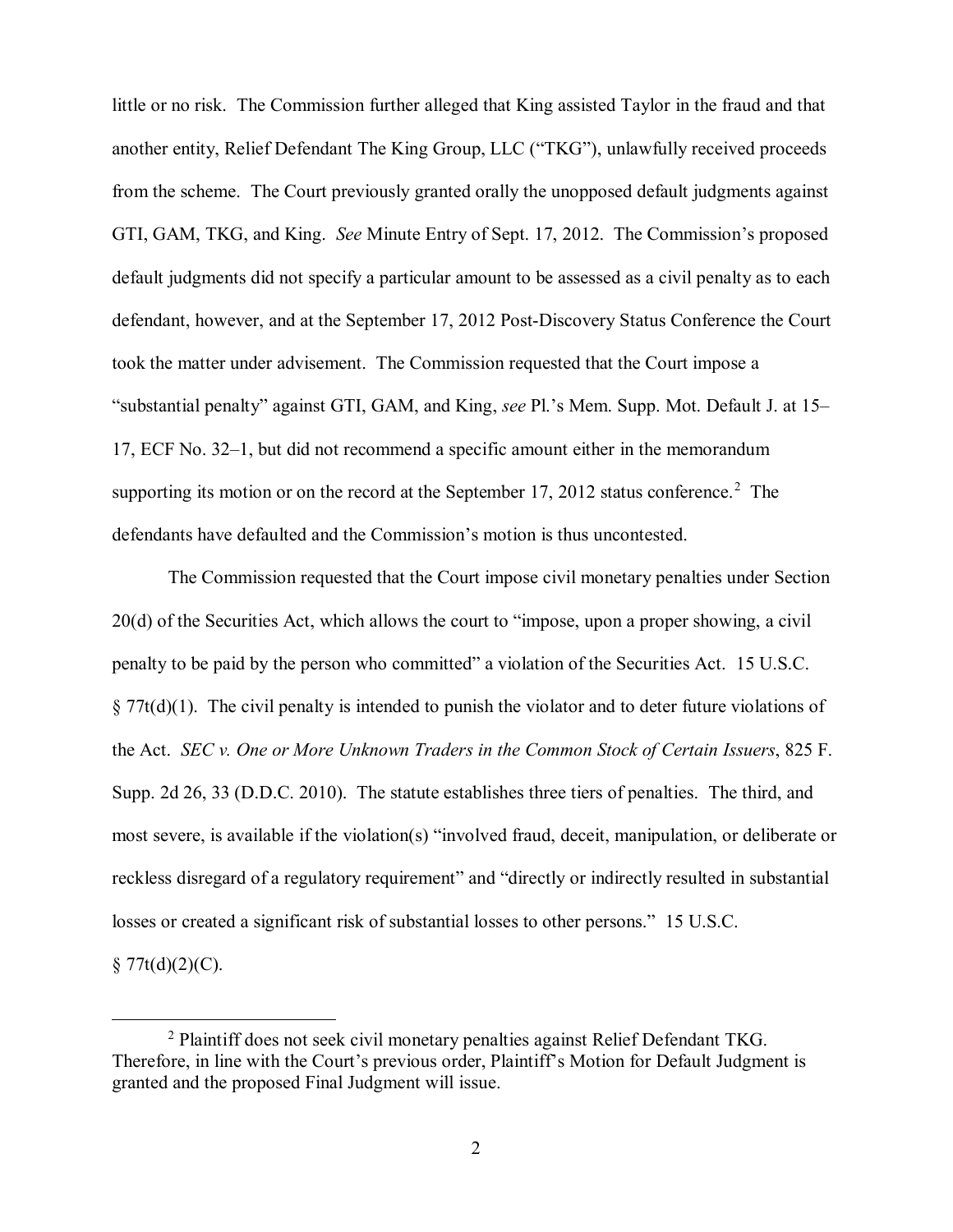The Court will apply tier three penalties to each defendant. "The defendants, by virtue of their default, have conceded the allegations against them." *One or More Unknown Traders*, 825 F. Supp. 2d at 33. Those allegations establish that the defendants assisted in a scheme to defraud over 130 investors, including middle-class individuals and charitable organizations, of over \$27 million in investments through the use of promissory notes that included material misrepresentations and omissions. Taking these allegations as true, the Commission has shown that the scheme involved both the deliberate or reckless disregard of statutory requirements and resulted in substantial losses. *See, e,g.*, *SEC v. Blackout Media Corp.*, No. 09 Civ. 5454, 2012 WL 4051951, at \*2 (S.D.N.Y. Sept. 14, 2012) (repeated misrepresentations supported application of tier-three penalties); *One or More Unknown Traders*, 825 F. Supp. 2d at 31, 33–34 (applying tier-three penalties where defendants realized ill-gotten profits of over \$780,000).

Under tier three, the court may impose a penalty for each violation that is not to exceed the greater of: (i) \$150,000 for a natural person or \$725,000 for any other person, including a corporate entity; or (ii) the gross amount of pecuniary gain to the defendant as a result of the violation. 15 U.S.C. § 77t(d)(2)(C); *see also* 17 C.F.R. § 201.1004 (2009) (adjusting for inflation the statutorily-fixed amounts). The amount of the penalty is to be determined "by the court in light of the facts and circumstances" of the particular case. 15 U.S.C. § 77t(d)(2)(A). To determine the amount of the penalty, courts often consider the following factors: "(1) the egregiousness of the defendant's conduct; (2) the degree of scienter; (3) whether the conduct created substantial losses or the risk of substantial losses to other persons; (4) whether the conduct was isolated or recurrent; and (5) whether the penalty should be reduced due to demonstrated current and future financial condition." *SEC v. Milan Grp., Inc.*, No. 11-2132, 2015 WL 5076971, at \*3 (D.D.C. Aug. 27, 2015). The Commission's allegations establish that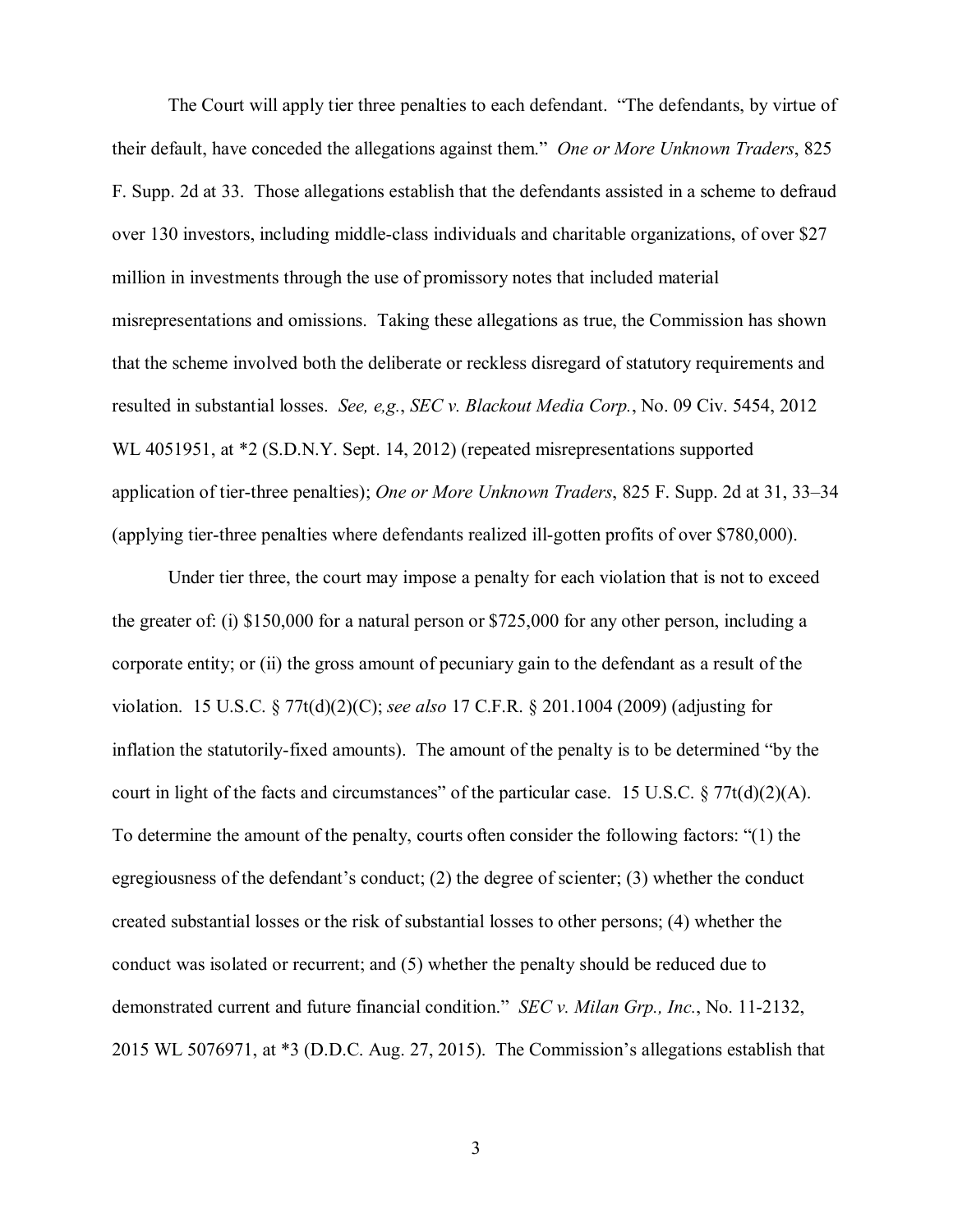the defendants' conduct was both egregious and recurrent.<sup>3</sup> The allegations also establish that the gross amount of pecuniary gain for the defendants include the following (including prejudgment interest): \$17,183,061.66 for GTI, \$10,194,243.97 for GAM, and \$152,121.21 for King.

The statute does not define the term "violations." At the September 17, 2012 status conference, the Commission asserted that courts have considered each victim of a scheme to constitute a separate violation, but did not offer specific support for that proposition. While the Court has found some support for the position, other courts have assessed only a single penalty where the violations arose from a single scheme or plan. *Compare, e.g.*, *SEC v. Rabinovich & Assocs., LP*, No. 07 Civ 10547, 2008 WL 4937360, at \*6 (S.D.N.Y. Nov. 18, 2008) (concluding, following fraudulent scheme that raised \$2,250,000 from more than 150 investors that, "[a]lthough [the defendant] engaged in repeated violations of the securities laws, they all arose from a single scheme or plan," and assessing a penalty of \$130,000), *with SEC v. Kenton Capital Ltd.*, 69 F. Supp. 2d 1, 17 n.15 (D.D.C. 1998) (counting each of the twelve investors who sent money to the defendant as an individual violation, and assessing \$100,000 per violation, for a total penalty of \$1.2 million); *see generally SEC v. GTF Enters., Inc.*, No. 10-CV-4258, 2015 WL 728159, at \*4 (S.D.N.Y. Feb. 19, 2015) (describing various methods of determining the number of "violations").

<sup>&</sup>lt;sup>3</sup> Because GAM, GTI, and King defaulted and never appeared before the Court to contest the entry of final judgment, the court is unable to consider the defendants' demonstrated current and future financial condition. The consented-to final judgments entered against other defendants assessed either no penalty, due to the defendant's sworn statement of financial condition, or a relatively minor penalty. *See* Final J. as to Benjamin C. Dalley, ECF No. 83 (assessing a penalty of \$40,000); Final J. as to Randolph M. Taylor, ECF. No. 84 (assessing no penalty); Final J. as to William B. Mitchell, ECF No. 85 (assessing no penalty).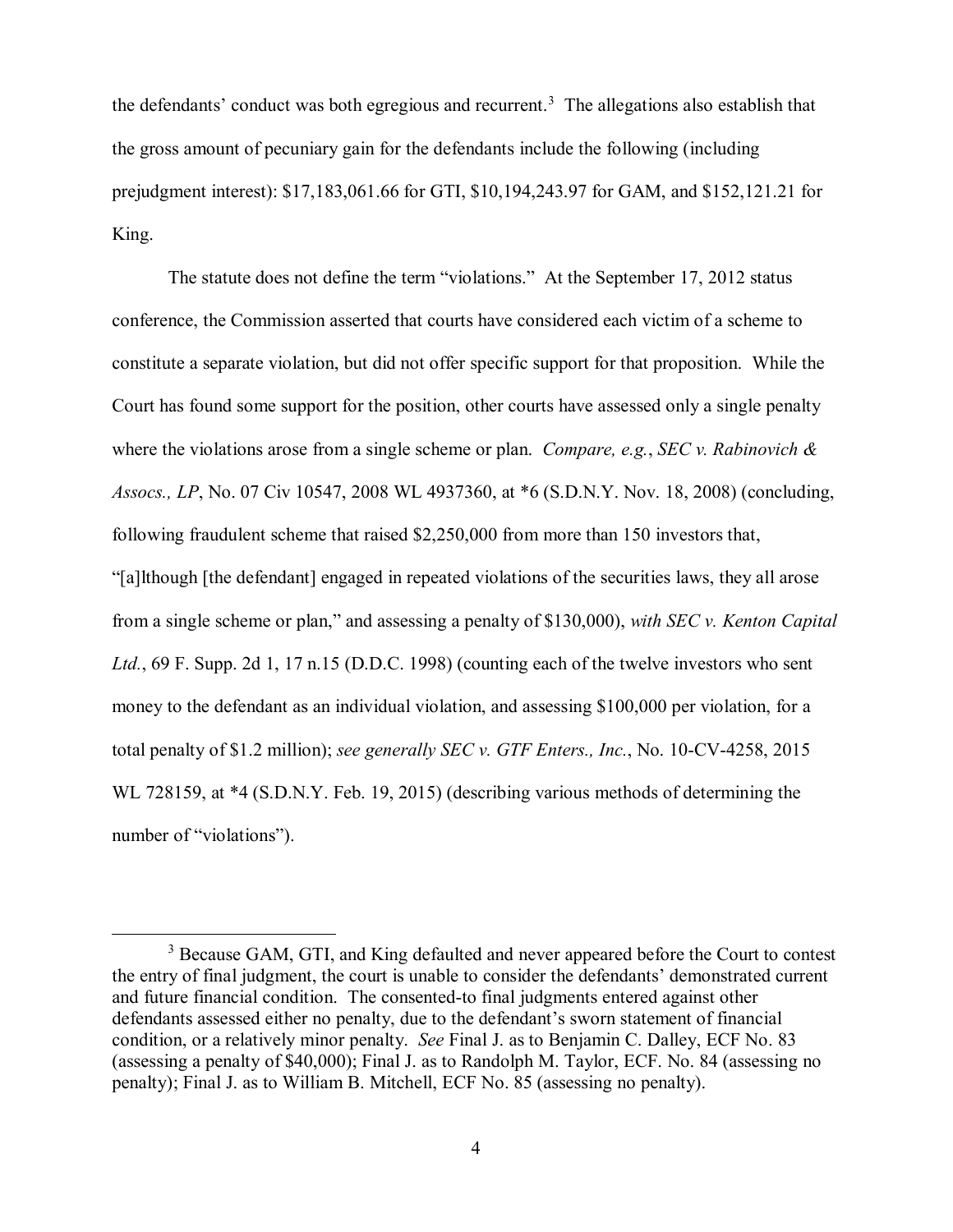Because the violations here similarly arose out of a single scheme or plan, for purposes of this case the Court will apply a single monetary penalty and will assess the maximum tier three penalty in the following amounts: \$725,000 for GTI, \$725,000 for GAM, and \$150,000 for King. Considering the penalties assessed against the other defendants in this case and the Commission's representation that it does not even know what it might anticipate recovering from these defendants, the Court finds these penalties appropriate, even though they fall below the gross pecuniary gain each defendant obtained. *Cf. Rabinovich*, 2008 WL 4937360, at \*6.

As to the Commission's motion for entry of proposed final judgment for Defendant Garfield Taylor, the Court previously granted summary judgment to the Commission on all claims against Taylor. *See* Dec. 13, 2012, Order Grant'g Pl. SEC's Mot. for Summ. J. Against Def. Garfield M. Taylor, ECF No. 78. The Commission moved for entry of final judgment, and Taylor filed a Memorandum in Opposition before the stay was entered (and before Taylor pleaded guilty to related criminal charges). *See generally* Def.'s Opp., ECF No. 88. Since the stay was lifted, the Commission represents that it has attempted to reach Taylor, who is represented *pro se* and is currently incarcerated at the Allenwood Low federal corrections facility, on two occasions by certified overnight mail, but that the Commission has received no response from Taylor. *See* Pl.'s Status Report, ECF No. 101. Taylor has not filed anything with the Court. 4 Accordingly, the Court will decide the motion on the basis of Taylor's previouslyfiled opposition.

In his opposition, Taylor does not oppose the issuance of a permanent injunction, but he does contest the imposition of disgorgement, prejudgment interest, and civil penalties. *See*

<sup>&</sup>lt;sup>4</sup> Moreover, during a telephonic status conference held on August 21, 2015, the Court was informed by personnel at FCI Allenwood Low that Taylor did not wish to participate in the telephone call.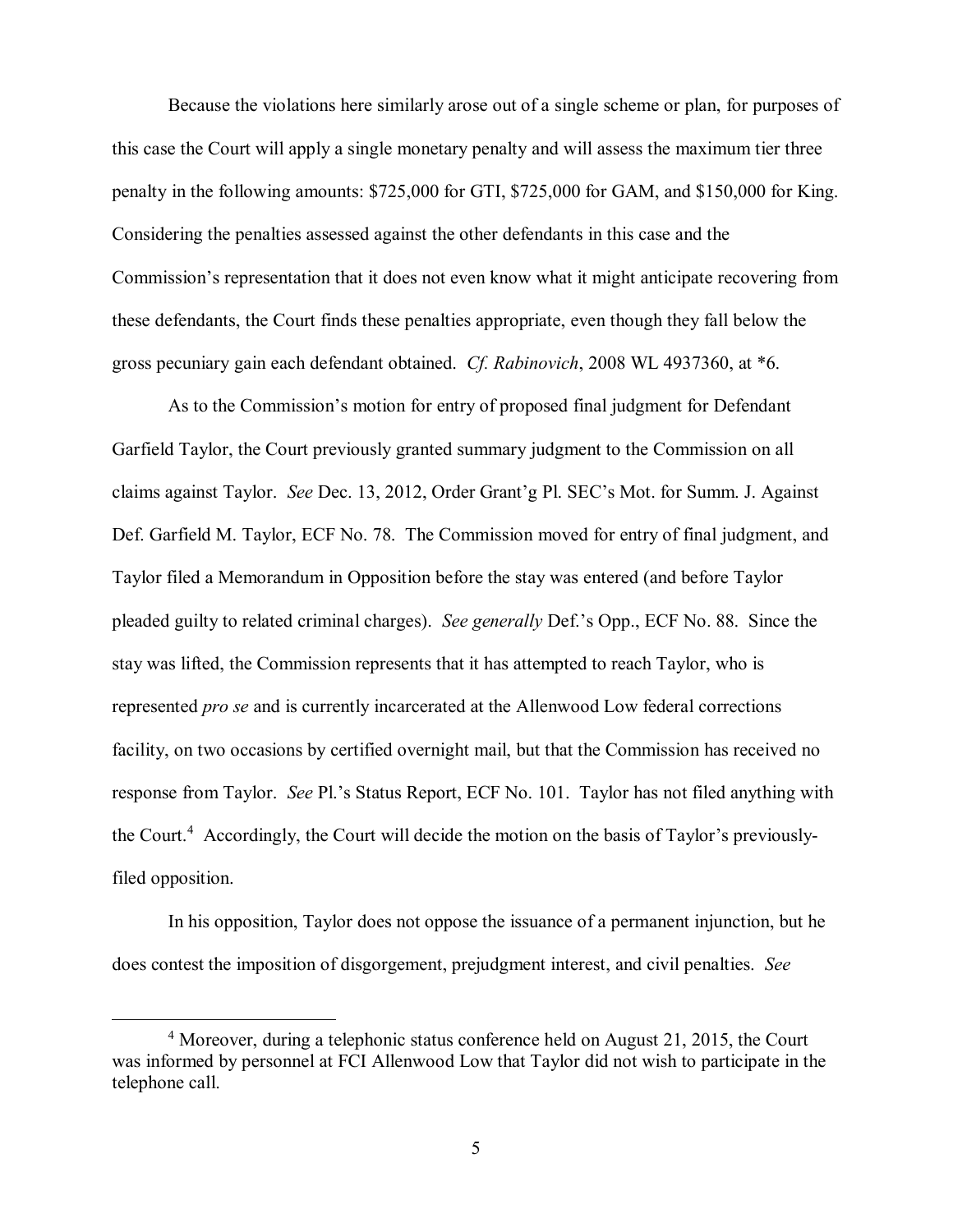Def.'s Opp. at 4. The Commission's proposed disgorgement amount "only needs to be a 'reasonable approximation of profits causally connected to the violation.'" *SEC v. Whittemore*, 744 F. Supp. 2d 1, 8 (D.D.C. 2010), *aff'd* 659 F.3d 1 (D.C. Cir. 2011) (quoting *SEC v. First City Fin. Corp., Ltd.*, 890 F.2d 1215, 1231 (D.C. Cir. 1989)). Once the Commission offers "a *prima facie* reasonable approximation of profits connected to the securities violation . . . the burden of proof shifts to the defendants to rebut the presumption" that the figure represents a reasonable approximation. *Id.* Disgorgement "rightly includes prejudgment interest to enable the Commission to recover the full amount of the defendants' unjust enrichment and to provide the possibility of complete compensation to the defrauded investors." *SEC v. Levine*, 517 F. Supp. 2d 121, 141 (D.D.C. 2007).

The Commission has supported its motion with the Declaration of its enforcement division accountant that provides a detailed calculation of the disgorgement and interest the Commission seeks. *See* Decl. of Donato Furlano, ECF No. 80–7; *see also* Decl. of Donato Furlano Exs. A–L, ECF Nos. 80–8 through 80–19. That declaration establishes a *prima facie* reasonable approximation of the disgorgement and interest figures. Although Taylor generally asserts that the Commission's disgorgement calculations do not take account of "millions" he paid back to lenders "by paying their mortgages and taxes," Taylor offers neither specific allegations nor any evidentiary support for that contention. *Cf. United States v. Funds from Prudential Sec.*, 362 F. Supp. 2d 75, 82 (D.D.C. 2005) (granting government's motion for summary judgment and decree of forfeiture in *in rem* proceeding where claimant's opposition to government's showing that the funds were traceable to drug trafficking activities contained only "a series of allegations and conclusory statements" and failed to "set forth any facts with

6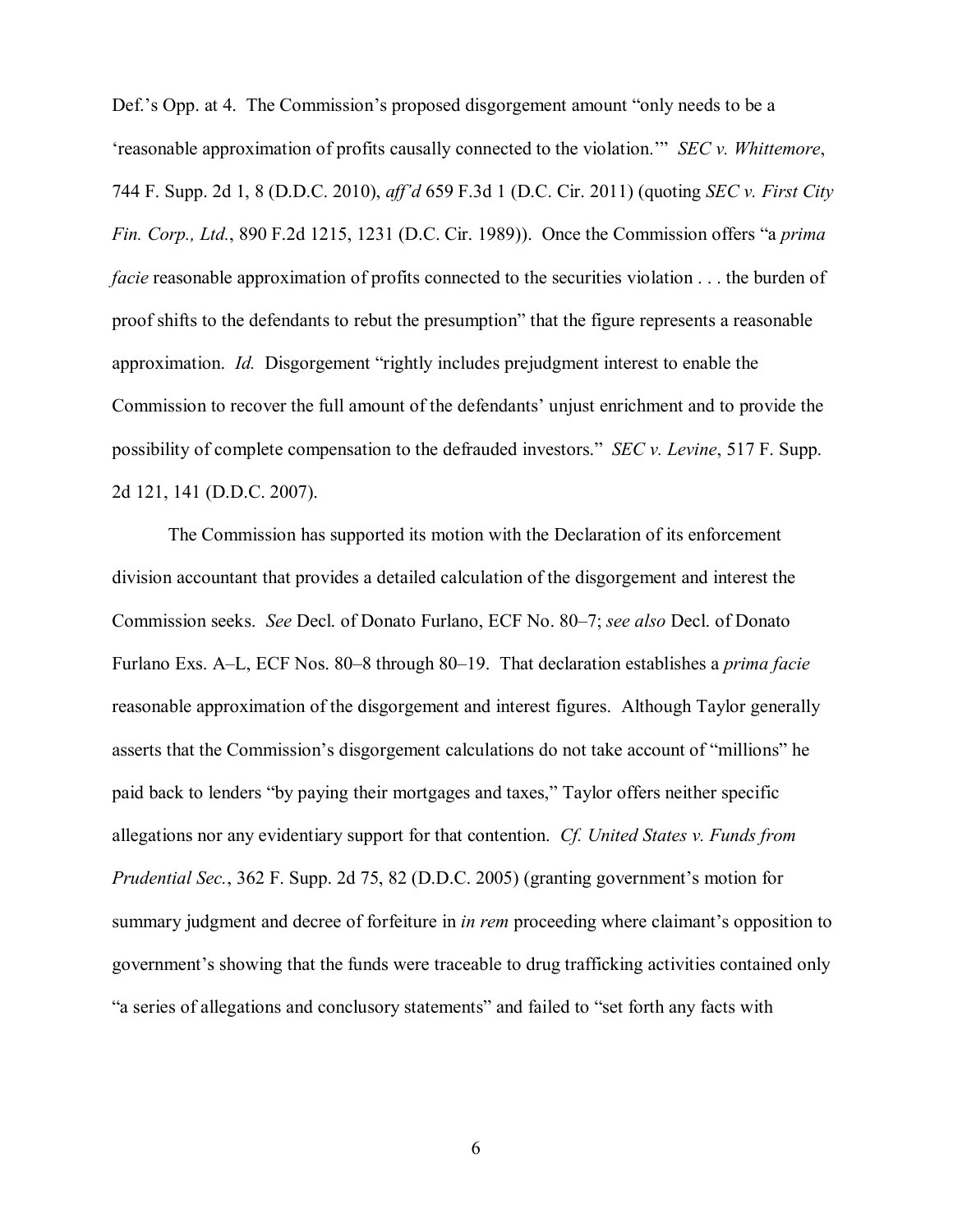specificity to support her bald assertions," or to "provide any factual evidence whatsoever").<sup>5</sup> Therefore, Taylor has failed to carry his burden to show that the figure does not represent a reasonable approximation.

The Court expects, however, that any amount recovered by the SEC, beyond a *de minimis*  amount, will first be applied to cover the restitution ordered in Taylor's criminal case. As part of his sentence Taylor was ordered to pay \$28,609,438.00 in restitution.

Taylor also opposes the imposition of a civil penalty. The Court previously declined to impose a civil penalty against Taylor's co-defendant, Maurice Taylor, because the Commission's proposed judgment did not include a civil monetary penalty. The Court concluded that Maurice Taylor lacked adequate notice that the government would be seeking such penalties.<sup>6</sup> The Commission's proposed judgment for Garfield Taylor similarly does not include an order for civil penalties and the Commission has not sought to amend that proposed final judgment in the over two years since the Court noted the discrepancy with respect to co-defendant Maurice

<sup>&</sup>lt;sup>5</sup> Since he filed his Memorandum in Opposition. Taylor has pleaded guilty to criminal charges related to this case. As part of that plea, Taylor agreed that the government's statement of offense and the profit figures contained therein fairly and accurately described his involvement in the fraudulent conduct at issue in this case. That statement of offense established that Taylor engaged in the scheme from at least September 2006 through September 2010 and defrauded investors of over \$25,000,000.00. *See* Statement of Offense ¶¶ 2, 46, *United States v. Garfield M. Taylor*, No. 13-cr-0067 (D.D.C. Mar. 6, 2014), ECF No. 27. As relevant to the entities discussed above, the statement of offense states that Taylor's misrepresentations and false statements induced 145 investors to invest \$16,450,415.00 of principal in GTI, 13 investors to invest \$2,683,577.00 of principal in GAM, and a non-profit children's organization named Hillcrest to invest several more million dollars in GAM. *See id.* ¶¶ 12, 21 23–25. Taylor was sentenced to 156 months imprisonment, three years of supervised release, and ordered to pay restitution in the amount of \$28,609,438.00.

<sup>&</sup>lt;sup>6</sup> The Commission's memorandum in support of the motion did request that the Court impose civil monetary penalties, but, unlike the proposed final judgments the Commission had previously filed against GTI, GAM, and King, the Commission did not include civil monetary penalties in the proposed order for final judgment against Maurice Taylor.